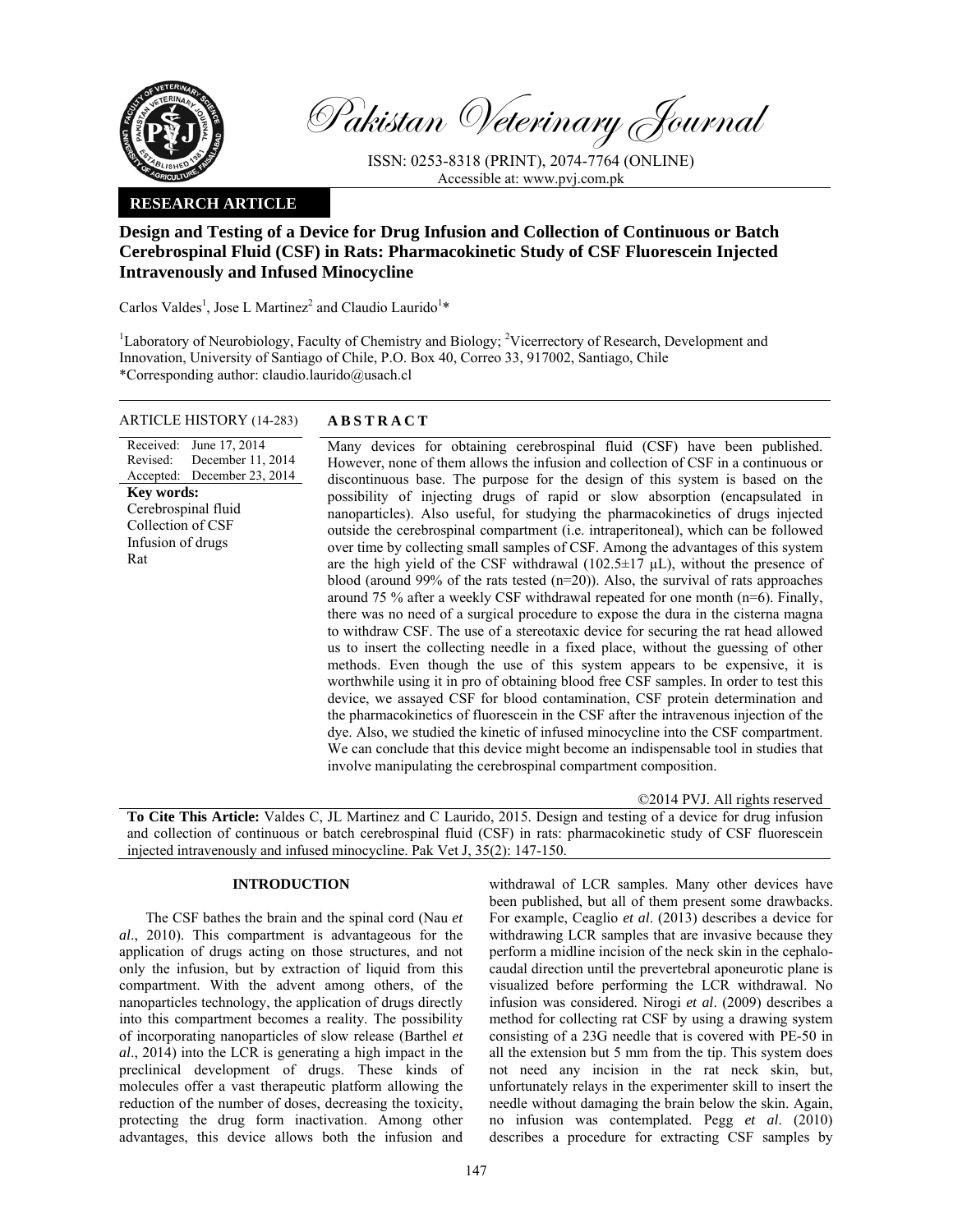using a stereotaxic device, but again, the exposure of the atlanto-occipital membrane is made by an incision in the skin and no drug infusion is contemplated. Sharma *et al*. (2006) developed a percutaneous CSF collection technique, but, unfortunately, the rats are asphyxiated with  $CO<sub>2</sub>$  before CSF extraction, making them useless for long term experiments. Also, Shapiro *et al.* (2012) performed a cisterna magna cannulation, making the rats useful for periods no longer than 2 weeks. There are many other devices published (Consiglio and Lucion, 2000; Cassar *et al*., 2010; Mahat *et al.*, 2012), but as can be seen from above, all of them present some problems, successfully solved by the device presented in this study.

### **MATERIALS AND METHODS**

**Animals:** For the experiments, we used 22 normal adult rats Sprague-Dawley weighing 250-300 g. The experiments were done in accordance with the Ethics Committee of the University of Santiago of Chile and the Ethical Guidelines for Research on Experimental Pain in Conscious Animals (Zimmermann, 1983). The rats were maintained in a closed chamber with light/dark cycles of 12/12 hours, starting at 8:00 AM., and a temperature of 25±1 ºC. Also, they were fed with food and water *ad libitum.* For CSF withdrawal, the rats were anesthetized with a brief isofluorane application (1.8% in 100 % oxygen).

**CSF cell counting and protein measurement:** CSF fluid was placed in a Mossbauer chamber and the red blood cells were counted under a microscope. Results were expressed as number of cells/µL. The CSF protein concentration was determined in accordance with the method described by Smith *et al*. (1985), and performed using the Pierce™ BCA Protein Assay Kit from Thermo Scientific.

**Experimental groups:** Two experimental groups were prepared. Rats for CSF withdrawal, consisting of a) rats for measurement of CSF volume withdrawal (n=4), b) rats for CSF blood cells counting (n=4) and c) rats for batch CSF collection over time (n=6). Rats in pharmacokinetic studies consisting of a) rats for fluorescein pharmacokinetics (n=4) and b) rats for minocycline pharmacokinetics (n=4).

**Drug infusion and collection device:** A device was tested for the infusion and collection of continuous or batches of CSF for which the details are given in Fig. 1. Fig.1A shows a scheme of the device. From left to right: the 100 µL Hamilton syringe whose needle is inserted into the T-shaped structure by means of a Luer adapter. This T-shaped structure comprises two interconnected needles. The second needle (25Gx1'') is the one inserted into the rat cisterna magna. In the middle, a sample collection system formed by a glass vial with two polyethylene tubes of 0.58 mm internal diameter. One carries the CSF to an Eppendorf tube of 200 µL located inside the vial. The other goes into the vacuum system (right side) consisting of a 60 ml syringe positioned vertically, which hangs in its plunger a weight of 400 g to form a vacuum into the vial, allowing the CSF flow in a slow, smooth manner. In the case of performing drug infusion, the Hamilton syringe is used. Fig.1B shows the complete system. This consists of a stereotaxic system in which is positioned the head of the anesthetized rat ears secured by rods. Then the head is positioned downwards at an angle of 45° from horizontal, then inserting a needle into the cisterna magna using a descender device. The needle is positioned in the stereotaxic device exactly at the center of the rods. Fig.1C shows the Hamilton syringe connected to the T-shaped structure and also to the glass vial. Fig.1D shows the glass vial with two polyethylene tubes and inside, the Eppendorf tube. Fig.1E The vacuum system consisting of the 60 ml syringe, the 400 g weight and a three way valve that allows to select between vacuum, closed or to return the syringe to 0 ml.



**Fig 1:** Drug infusion and collection device prepared.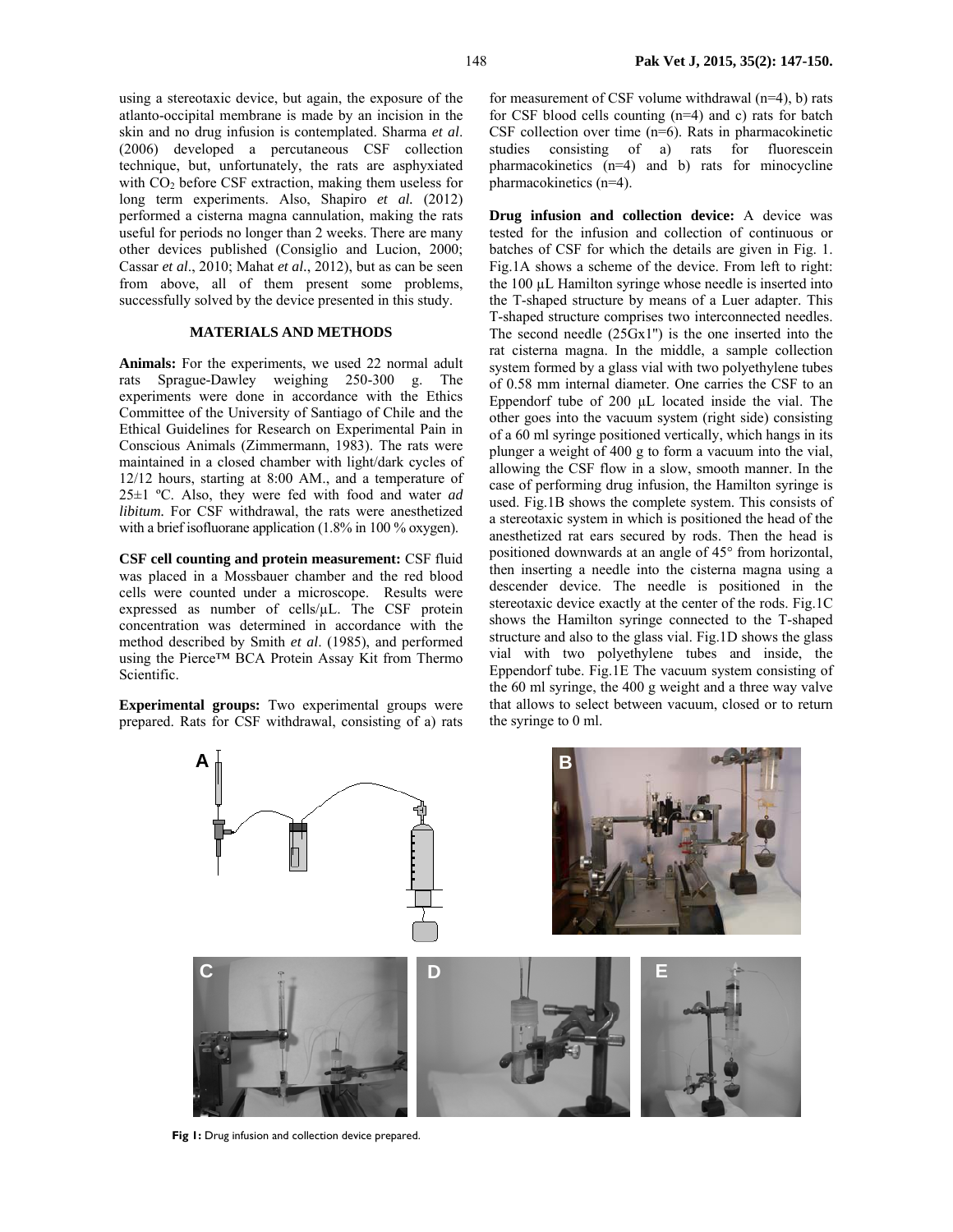### **RESULTS AND DISCUSSION**

By the drug infusion and collection device, CSF withdrawal was  $102.5 \pm 17$  µL in tested rats (Table 1). Average RBC count and protein concentration in CSF withdrawal fluid were 179±9.4 cells/ $\mu$ L and 100±1.8 mg/dl, respectively (Table 2). Table 3 shows the withdrawal of CSF of 6 rats on a weekly basis. It can be seen that only one rat did not survive the second week CSF withdrawal (marked with an X), constituting a 75% of survival. With the purpose of testing this device, normal rats were injected with 500 µL i.t. fluorescein 2%  $w/v$  in serum. Then, samples of 20  $\mu$ L CSF were withdrawn from the rats  $(n= 4)$  at 15 minutes intervals and measured with a fluorimeter (Biotek, Synergy HT). Values (mean±SD) were then converted to ng/ml by means of a standard curve whose  $r^2$  was equal to 0.998 (Fig. 2). Minocycline (1 mg/ml) was infused into the CSF by means of the Hamilton syringe. Then, samples of CSF (20  $\mu$ L) were withdrawn from the rats (n= 4) at time zero, one, two, four and 18 hours after the minocycline infusion (mean±SD) (Fig. 3).

A simple and reliable device has been developed for the safe CSF extraction that does not involve an invasive procedure (except, a needle insertion) and can be performed in around five to ten minutes after the anesthetized rat is positioned in the stereotaxic apparatus.

 The purity (i.e. blood contamination) of the CSF collection is crucial to obtain (Witwer *et al*., 2013), since the amount of total CSF in the rat approaches around 400- 550 µL (Frankmann, 1986), and the amount withdrawn was around 103 µL. A minimal amount of contamination with blood will seriously alter the CSF composition (Lardinois *et al*., 2014). For example, in one of our CSF samples, a barely visible reddish color increased the protein composition in around 25%. The knowledge of the CSF compartment composition is crucial for drug concentration determinations, mainly those injected intravenous or intra- peritoneally (Nau *et al*., 2010). In our case, the fluorescein infused intra-peritoneally was possible to be quantified in the CSF. Other ways of administration are also possible (Kawai *et al*., 2012). Also, substances infused into the CSF are possible to be traced with this system. We selected minocycline for our kinetic assay because of the importance of their properties, not only because their antibiotic effect but the presence of anti-inflammatory (Zychowska *et al.*, 2013), anti-apoptotic (Levkovitch-Verbin *et al*., 2014), neuroprotective (Rojewska *et al.*, 2014), anti-ischemic stroke (Fagan *et al*., 2011) effects. Minocycline concentration was detected even after 18 hours without problems. One of the main advantages of this system is precisely the possibility of injecting large amounts of substances into the CSF compartment (Misra *et al*., 2003). The reason why we developed this apparatus was the possibility of injecting nanoparticles loaded with DNA (Yurek *et al*., 2015) or antiarthritic drugs. The idea behind this was to withdraw a large volume of CSF and then infuse the same amount of nanoparticles. This procedure will not alter (except may be transient) the CSF volume, avoiding high pressure developments in the brain.

**Table 1:** Volume (mean±SD) of CSF withdrawal by the device tested

| Rat number          | $CSF$ withdrawn $(\mu L)$ |
|---------------------|---------------------------|
|                     | 100                       |
|                     | 120                       |
|                     | 80                        |
|                     | 110                       |
| Mean CSF withdrawal | $102.5 \pm 17$            |
|                     |                           |

|               |  |  | Table 2: CSF blood cells counting (mean±SD) and protein |  |
|---------------|--|--|---------------------------------------------------------|--|
| determination |  |  |                                                         |  |

|      | Rat number RBC count (cells/µL) | Protein Concentration (mg/dL) |
|------|---------------------------------|-------------------------------|
|      | 192                             | 101                           |
|      | 170                             | 98                            |
|      | 180                             | 102                           |
|      | 175                             | 99                            |
| Mean | $179 + 9.4$                     | $100 \pm 1.8$                 |
|      |                                 |                               |

| <b>Table 3:</b> Batch CSF collection over time |                      |          |                          |        |  |
|------------------------------------------------|----------------------|----------|--------------------------|--------|--|
| Rat                                            | Week I               | Week 2   | Week 3                   | Week 4 |  |
|                                                |                      |          |                          |        |  |
|                                                |                      |          |                          |        |  |
|                                                |                      |          |                          |        |  |
|                                                |                      |          |                          |        |  |
|                                                |                      |          |                          |        |  |
|                                                |                      |          |                          |        |  |
| --<br>.                                        | $\cdot$ $\cdot$<br>. | .<br>--- | $\overline{\phantom{a}}$ | $\sim$ |  |

The "–" indicates that the CSF withdrawal was not performed in that particular week.



**Fig. 2:** Pharmacokinetics of intravenously injected fluorescein



**Fig. 3:** Pharmacokinetics of infused intra CSF minocycline

**Conclusion:** We have developed a system for CSF withdrawal and infusion of drugs. The main advantage is to be almost completely noninvasive, with only one brief needle puncture. Also, this procedure permits the reutilization of the rats, since they recover completely at the following day.